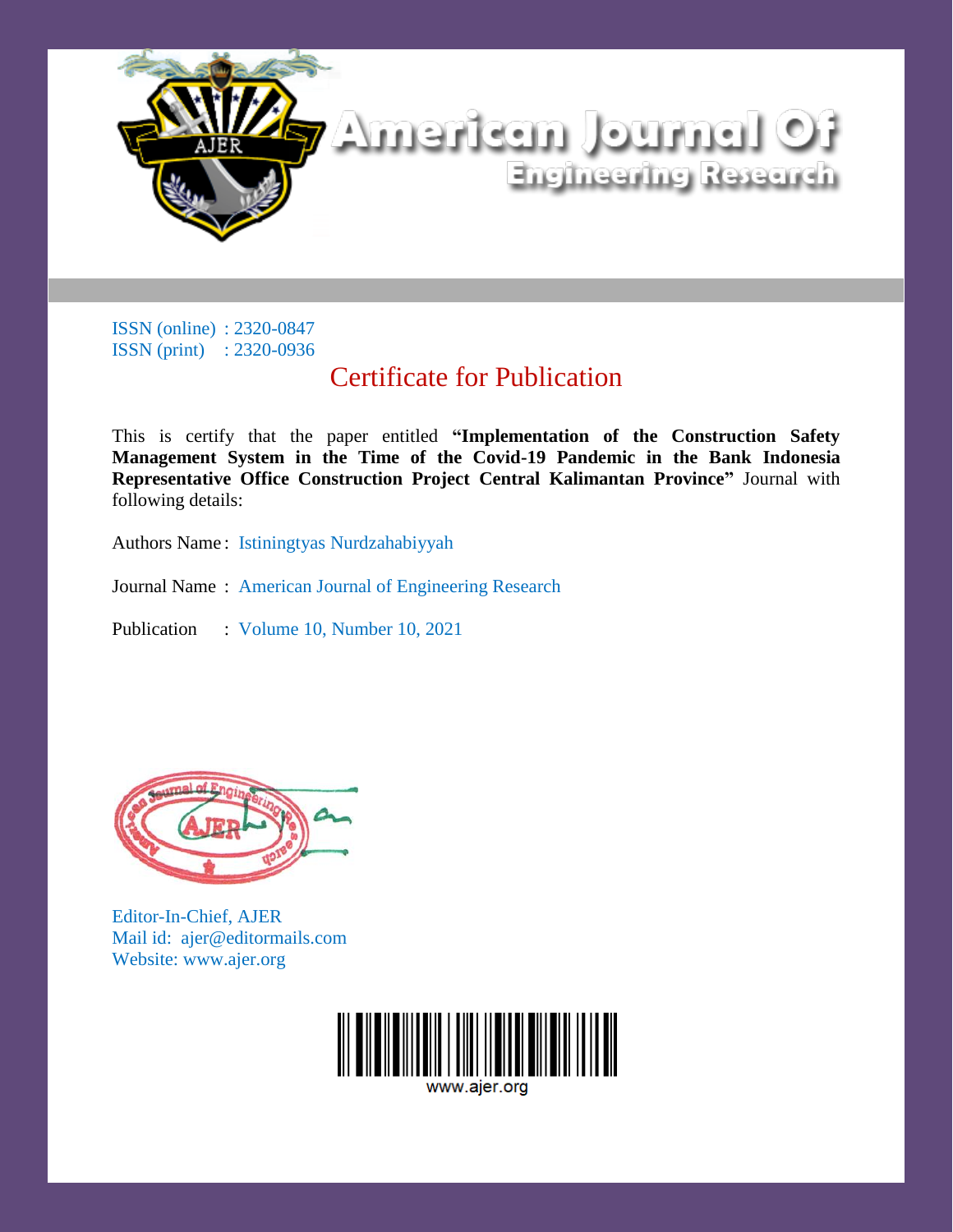

## iO listriuol tussfrettiA Engineering Research

ISSN (online) : 2320-0847 ISSN (print) : 2320-0936

## Certificate for Publication

This is certify that the paper entitled **"Implementation of the Construction Safety Management System in the Time of the Covid-19 Pandemic in the Bank Indonesia Representative Office Construction Project Central Kalimantan Province"** Journal with following details:

Authors Name : Retna Hapsari Kartadipura

Journal Name : American Journal of Engineering Research

Publication : Volume 10, Number 10, 2021



Editor-In-Chief, AJER Mail id: ajer@editormails.com Website: www.ajer.org